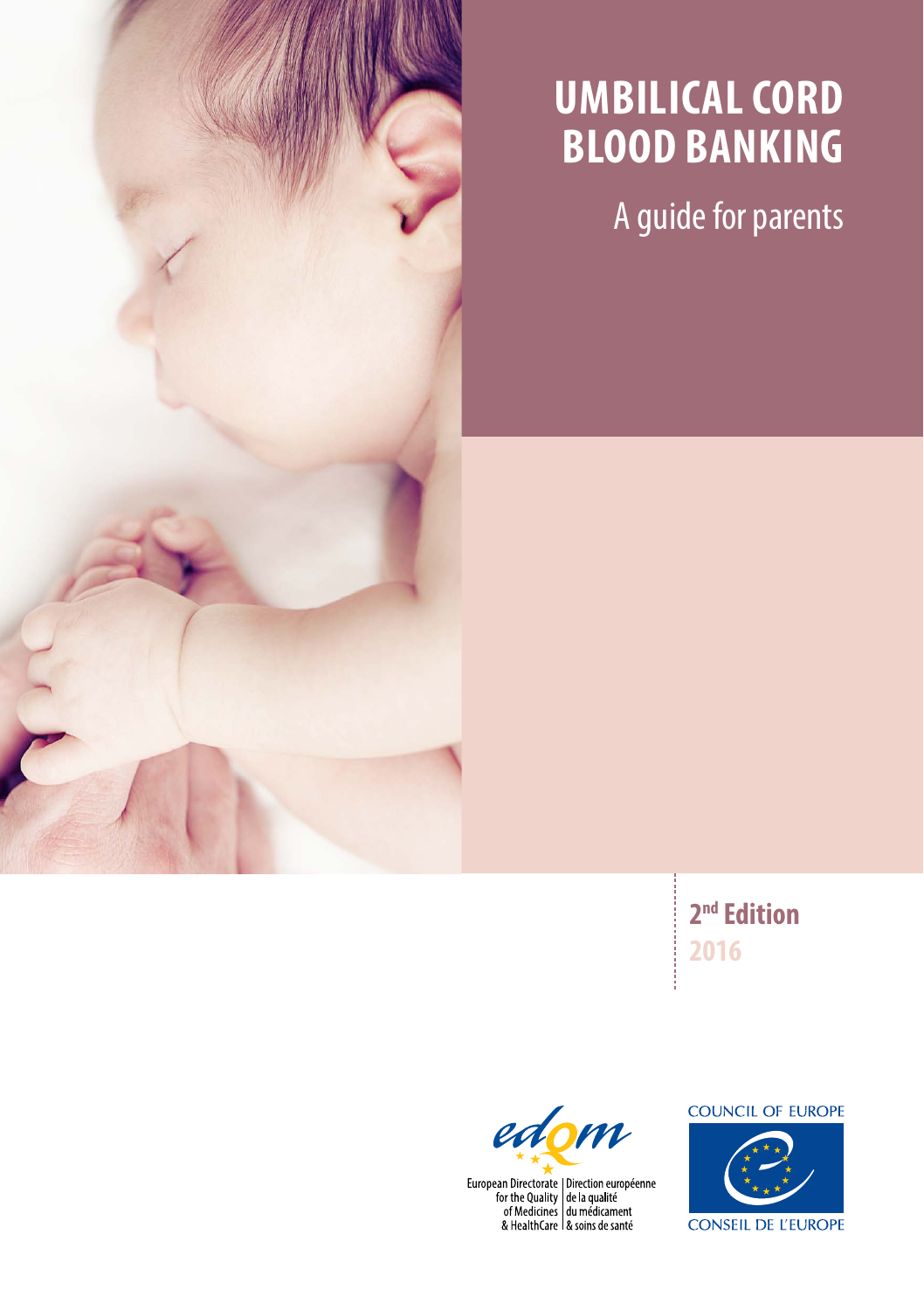This guide has been elaborated by the Council of Europe European Committee on Organ Transplantation (CD-P-TO). For more information, please visit https://go.edqm.eu/transplantation.

All rights conferred by virtue of the International Copyright Convention are specifically reserved to the Council of Europe and any reproduction or translation requires the written consent of the Publisher.

Director of the Publication: Dr S. Keitel Page layout and cover: EDQM Photo: © millaf – Fotolia.com Illustrations: © aeroking – Fotolia.com

European Directorate for the Quality of Medicines & HealthCare (EDQM) Council of Europe 7, allée Kastner CS 30026 F-67081 STRASBOURG FRANCE Internet: www.edqm.eu © Council of Europe, 2015, 2016 First published 2015 Second Edition 2016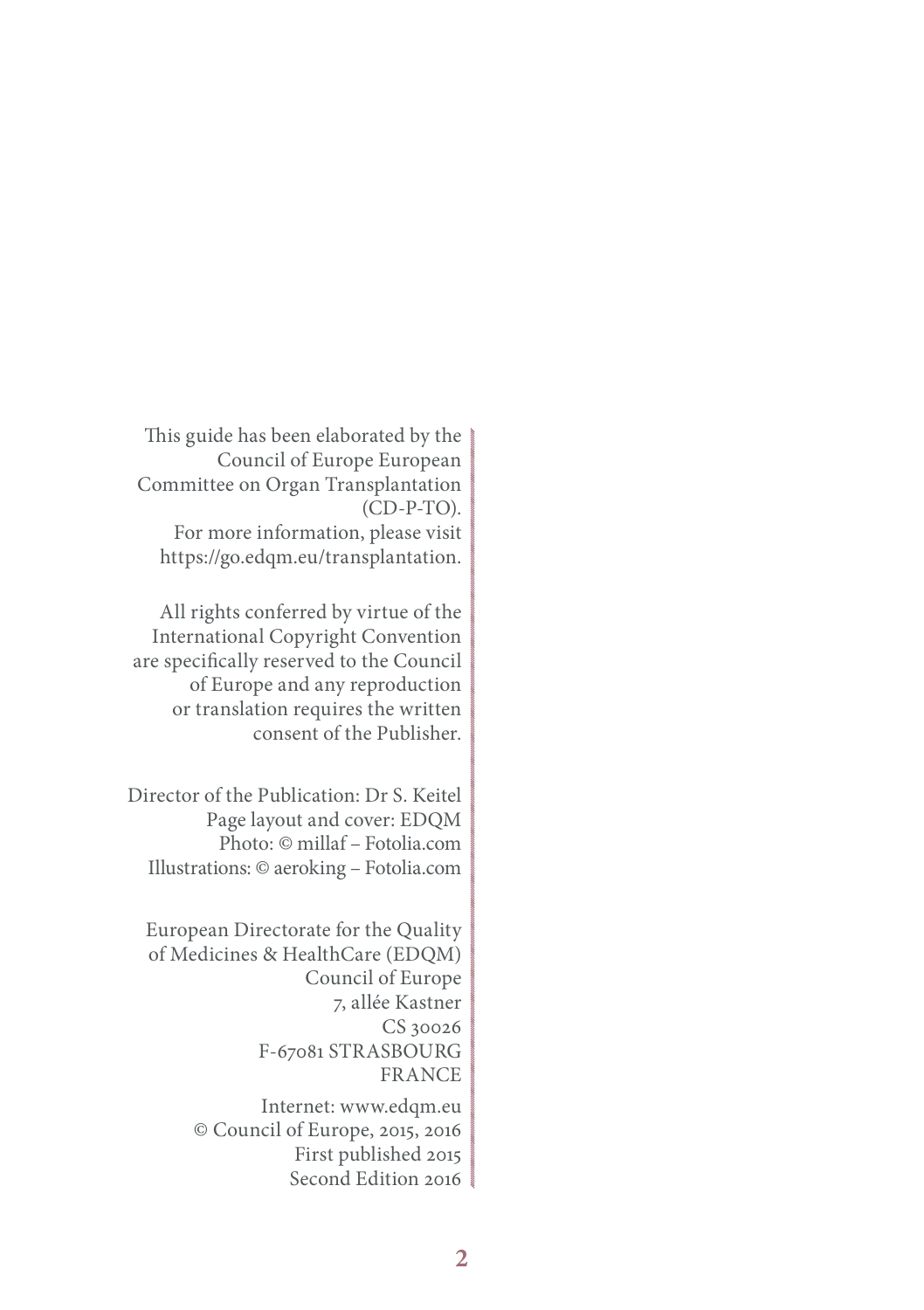### **INTRODUCTION**

The cells contained in the umbilical cord blood have therapeutic value for the treatment of blood disorders and immune diseases.

#### **DID you Know?**

More than 730,000 cord blood units are available worldwide to be used for any patient in need, and about 35,000 cord blood transplants have been performed.

The collection and storage of umbilical cord blood when a baby is born is becoming increasingly common. The reason is that the cells contained in the umbilical cord blood have therapeutic value for the treatment of malignant and non-malignant blood disorders and immune diseases. Cord blood has been used in transplant medicine since the first allogeneic cord blood transplant was performed in 1988 and, over the last 25 years, this activity has grown rapidly.

Allogeneic cord blood transplantation in children has similar survival rates compared to transplantation of haematopoietic stem cells from other sources (e.g. bone marrow), and results for adults continue to improve.

In recent years, the number of cord blood banks offering families to store the cord blood of their babies for possible future private uses against up front and yearly fees has grown. Parents are nowadays facing the question of whether to donate their cord blood for public use, to store it for private use, or discard it after birth.

If you are about to become a parent, you may find it useful to review this information so you can make an informed decision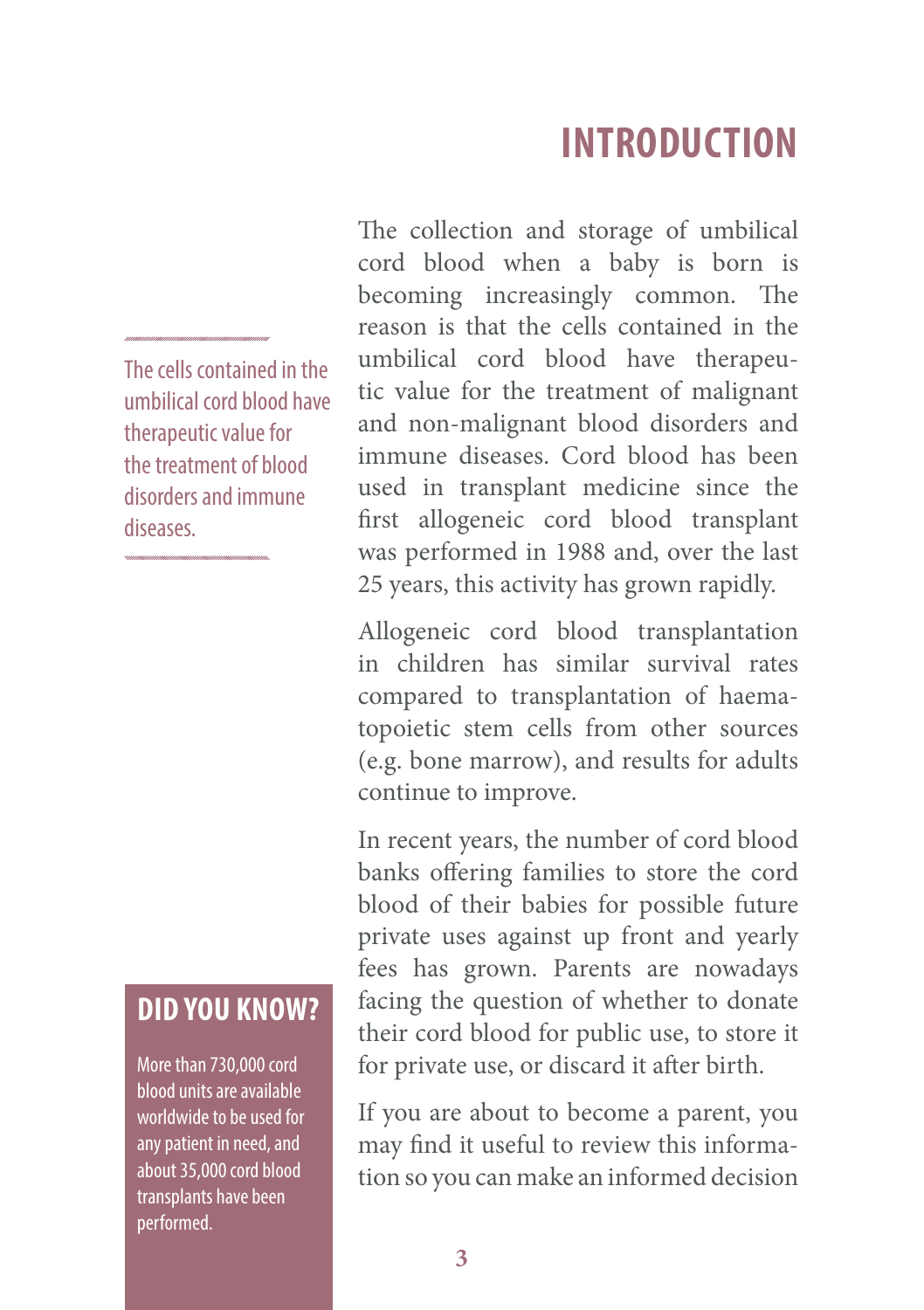on what to do with your baby's cord blood.

This guide has been prepared by the Council of Europe European Committee on Organ Transplantation, composed of internationally recognised experts, to provide clear, accurate and balanced information about the use of cord blood in medical treatment and to guide parents through their blood storage options.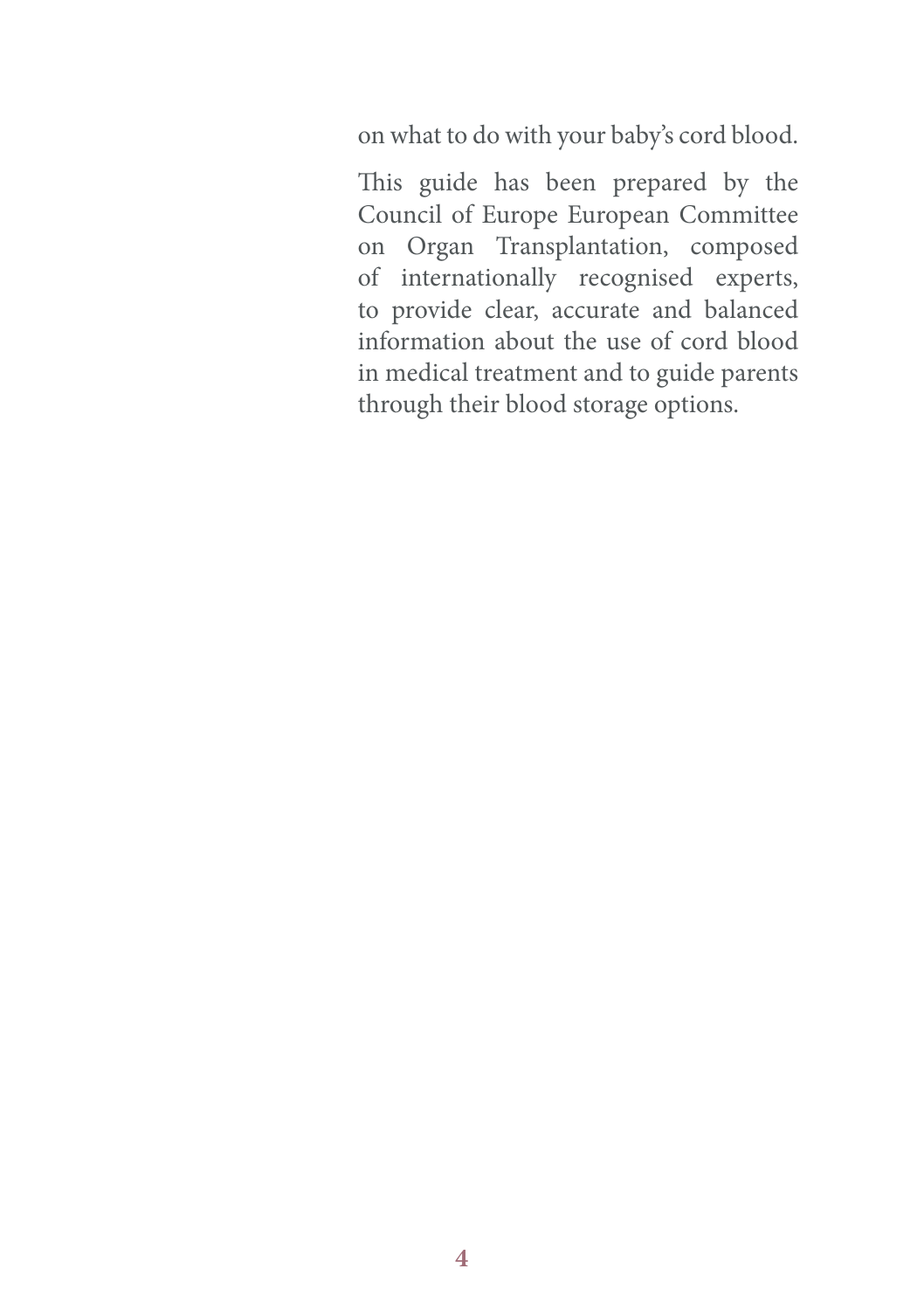## What is cord blood?

After a baby is born and the umbilical cord is cut, some blood remains in the blood vessels of the placenta and the portion of the umbilical cord that remains attached to it. After birth, the baby no longer needs this extra blood which is called umbilical cord blood or ''cord blood'' for short.



**Vocabulary**

**Cord blood** is the blood that remains in the **umbilical cord** connected to the placenta after childbirth.

Cord blood contains all the normal elements of blood - red blood cells, white blood cells, platelets and plasma. But it is also rich in haematopoietic stem cells, similar to those found in the bone marrow.

Stem cells have the remarkable potential to develop into many different cell types in the body during early life and growth. They serve as a sort of internal repair system, dividing more or less without limit to replenish other cells as long as the person is still alive. This is why they may offer treatment options for a variety of diseases.

Haematopoietic stem cells are the blood cells that give rise to all the other blood cells. Blood cells are vital to the human body. There are three types of blood cells:

• Red blood cells, which transport oxygen throughout the body;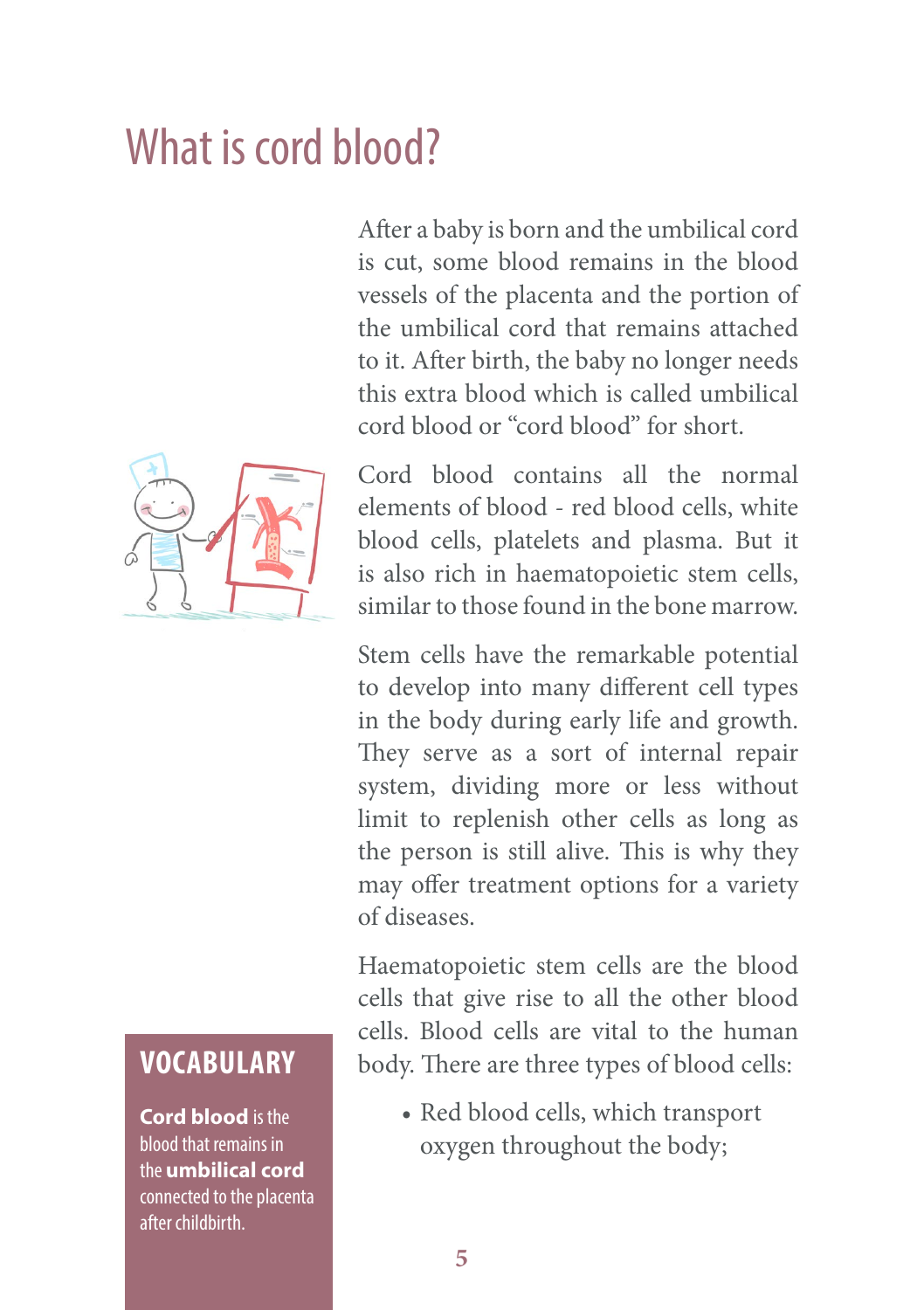- • White blood cells, which are part of the immune system involved in defending the body against both infectious diseases and «foreign» materials, like tumour cells;
- Platelets, which are involved in the physiological process that stops bleeding.

Every year, thousands of patients are diagnosed with malignant or non-malignant haematological diseases that can be treated using haematopoietic stem cell transplantation as part of the therapeutic regime. When transplanted, haematopoietic stem cells repopulate the patient's bone marrow, proliferate and differentiate into mature and functional blood cells.

### How is cord blood obtained?

The blood from the umbilical cord and the placenta is no longer needed by the baby or the mother after birth. Once the baby is delivered, the umbilical cord is clamped. The blood from the umbilical cord and the placenta is then no longer needed by the baby or the mother. At this point, the cord blood can be collected, either before or after the placenta is delivered, depending on the procedure at the hospital. If the cord blood is not collected for storage purposes, it will be thrown away and incinerated like other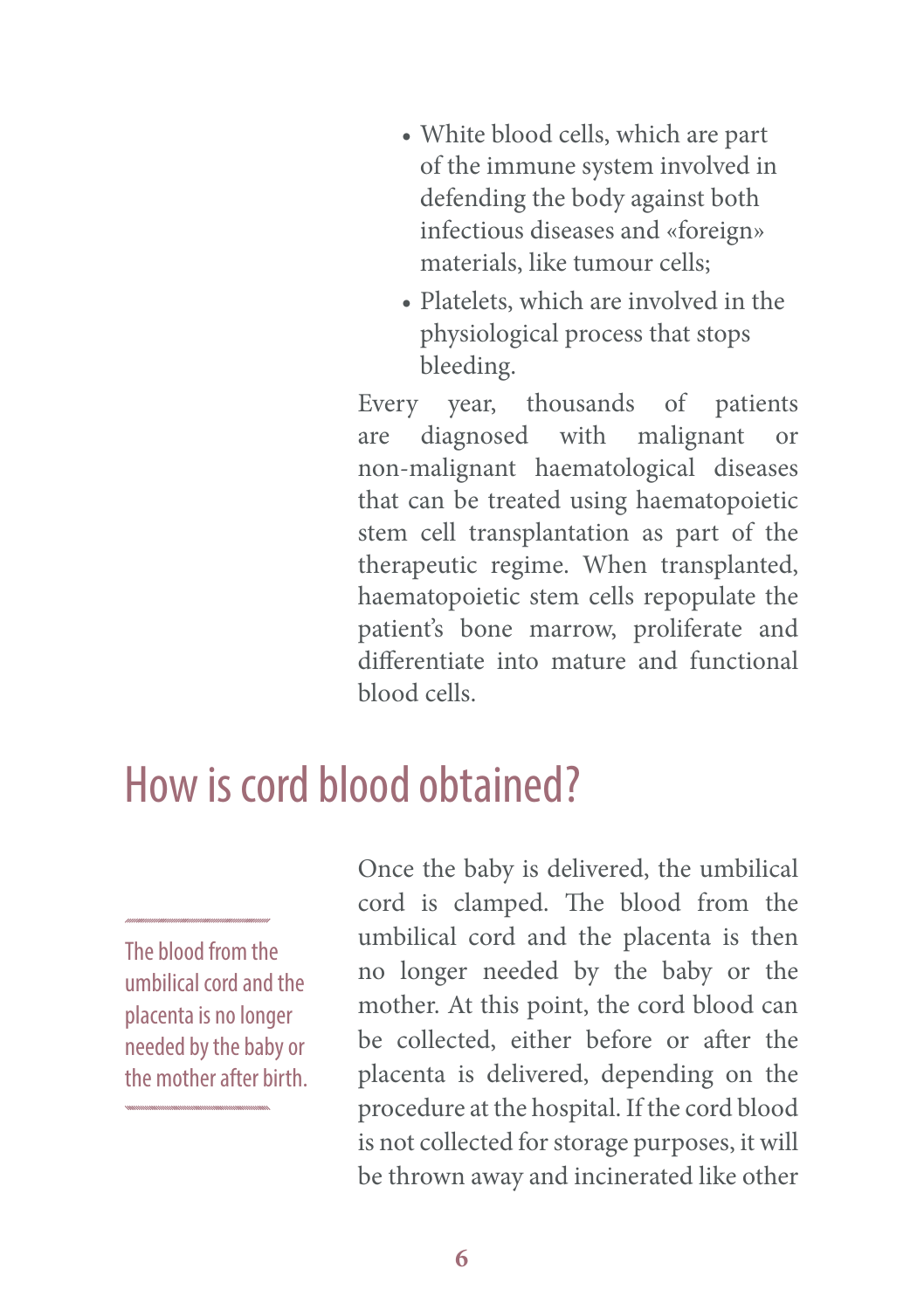#### **DID you Know?**

The storage life is still unknown, but studies have shown that cord blood units stored for longer than 23 years might still be viable.

biological products in accordance with national and international regulations.

Cord blood is collected in a sterile bag, which is referred to as a cord blood unit. In order to collect enough cells that can be used for transplantation it is important to collect an adequate volume of cord blood (some countries recommend at least 70 ml).

The bag is then sent to a cord blood bank, where tests and controls are performed (cell count, absence of transmissible diseases, HLA typing). Many collected cord blood units however, end up not being stored for transplantation because they do not contain enough blood or cells to be transplanted into a patient.

When the cord blood unit is considered to be suitable for transplantation, it is given an identification number and frozen for long-term storage in the bank. Normally, cord blood units are stored in liquid nitrogen or in the vapour phase of liquid nitrogen to keep them at -150 °C or lower.

Once collected and stored in a public bank, the cord blood unit is listed in a registry and made available for patients.

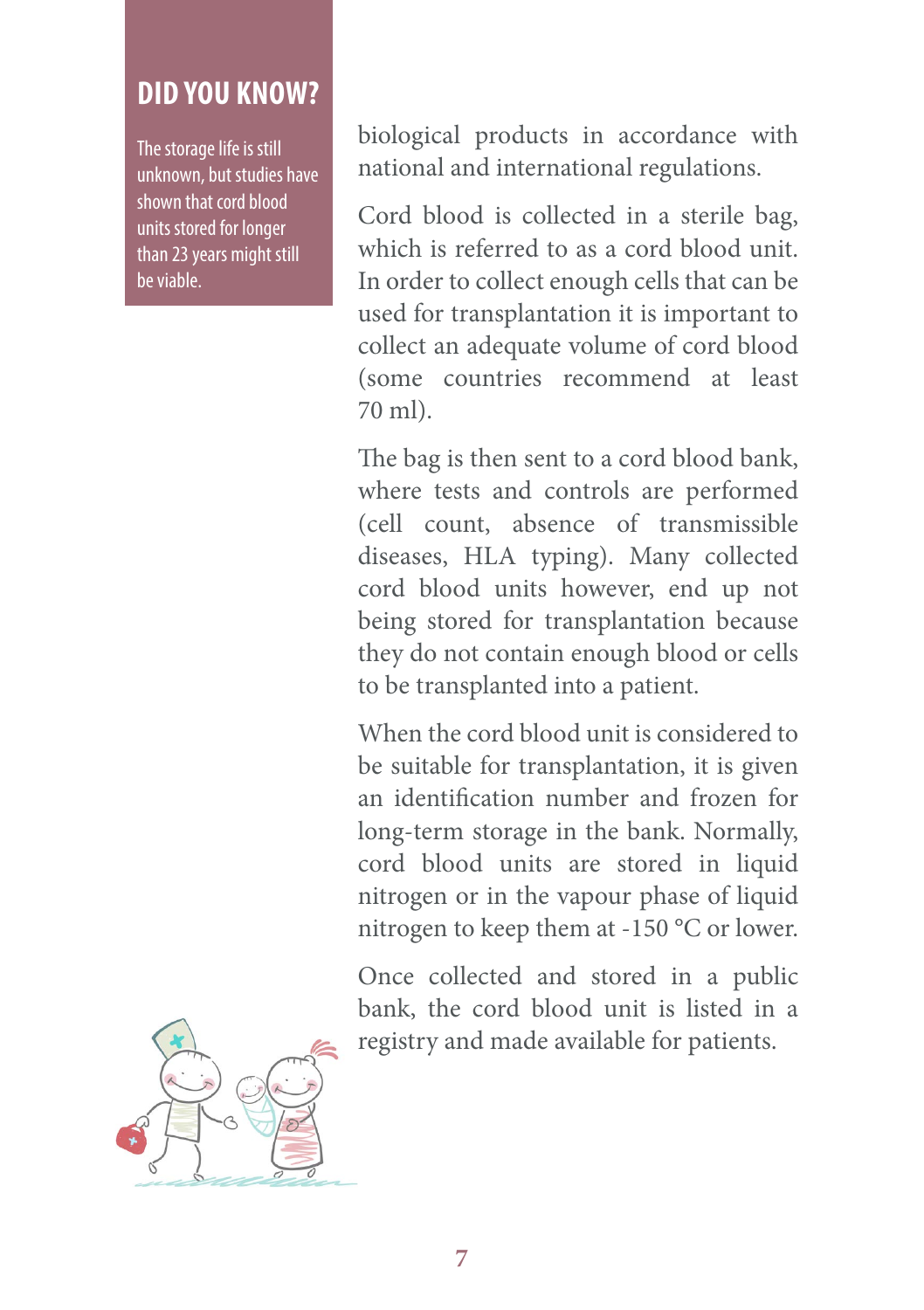## What is cord blood used for?

Haematopoietic stem cells used for transplantation can be obtained from:

- Bone marrow
- Peripheral blood
- Cord blood



#### **Vocabulary**

**Allogeneic transplantation:** carried out with another person's cord blood.

**Autologous transplantation:** carried out with the person's own cord blood. Transplantation of haematopoietic stem cells is currently the only available treatment for patients with blood and immune system disorders such as myelomas, leukaemia, lymphomas and myeloproliferative syndrome.

In these conditions, the patients receive large doses of chemotherapy or radiation therapy to kill all the sick cells in their own blood. Doctors will then use haematopoietic stem cells to repopulate their bone marrow with healthy cells.

Haematopoietic stem cells used for transplantation may be obtained from different sources:

- • **Bone marrow**. Collected from the pelvic bone. This has been the main source of haematopoietic stem cells for the last few decades. The first bone marrow transplantation was reported in 1957 by Dr E. Donnall Thomas, who later received a Nobel Prize for his pioneering research.
- • **Peripheral blood**. To collect haematopoietic stem cells from the blood, the donor has to receive a pharmacological treatment to make the haematopoietic stem cells leave the bone marrow and enter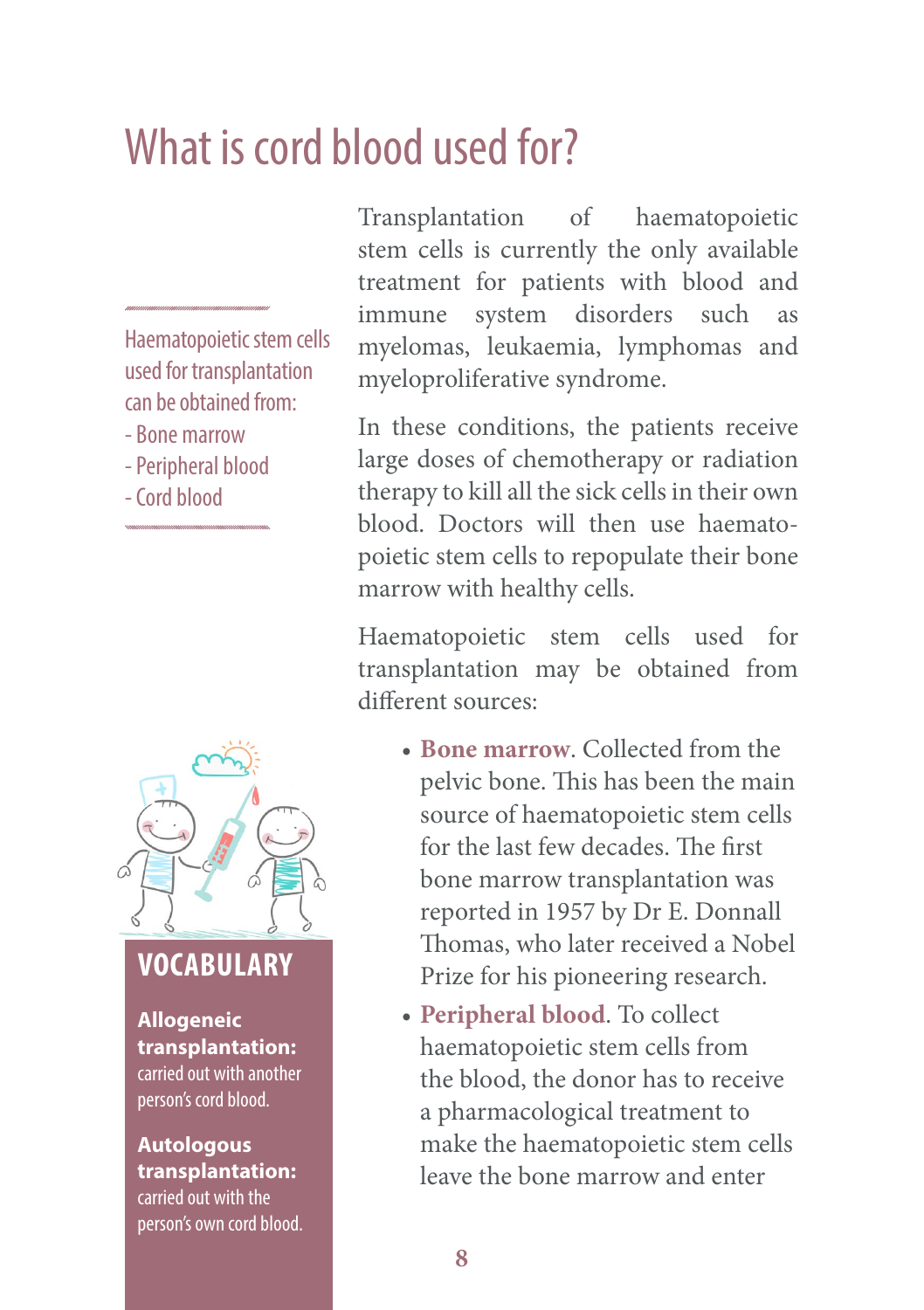the blood stream, where they can be easily collected by a procedure called apheresis.

• **Cord blood**. The first transplantation using haematopoietic stem cells from cord blood was performed in 1988 by a team led by Dr E. Gluckman to treat a five-year-old boy suffering from Fanconi's anaemia.

Haematopoietic stem cell transplantation can be carried out using another person's cells (either a family member or an unrelated donor). This is known as an "allogeneic transplantation". Alternatively, the transplantation can be carried out using the patient's own haematopoietic stem cells. This is called "autologous transplantation".

Bone marrow and peripheral blood stem cells are obtained from living donors, who can either be family members or unrelated volunteer donors. Volunteer donors are generous people who altruistically register in national bone marrow donor registries in case a compatible patient may need their cells. National registries are linked to international registries to increase the chance for patients to find the most suitable donor.

Cord blood is an alternative source of haematopoietic stem cells, which has been

National registries are linked worldwide to increase the chance for doctors to find the most suitable donors for their patients.



### **DID you Know?**

There are currently more than 28 million adult donors recorded in registries worldwide.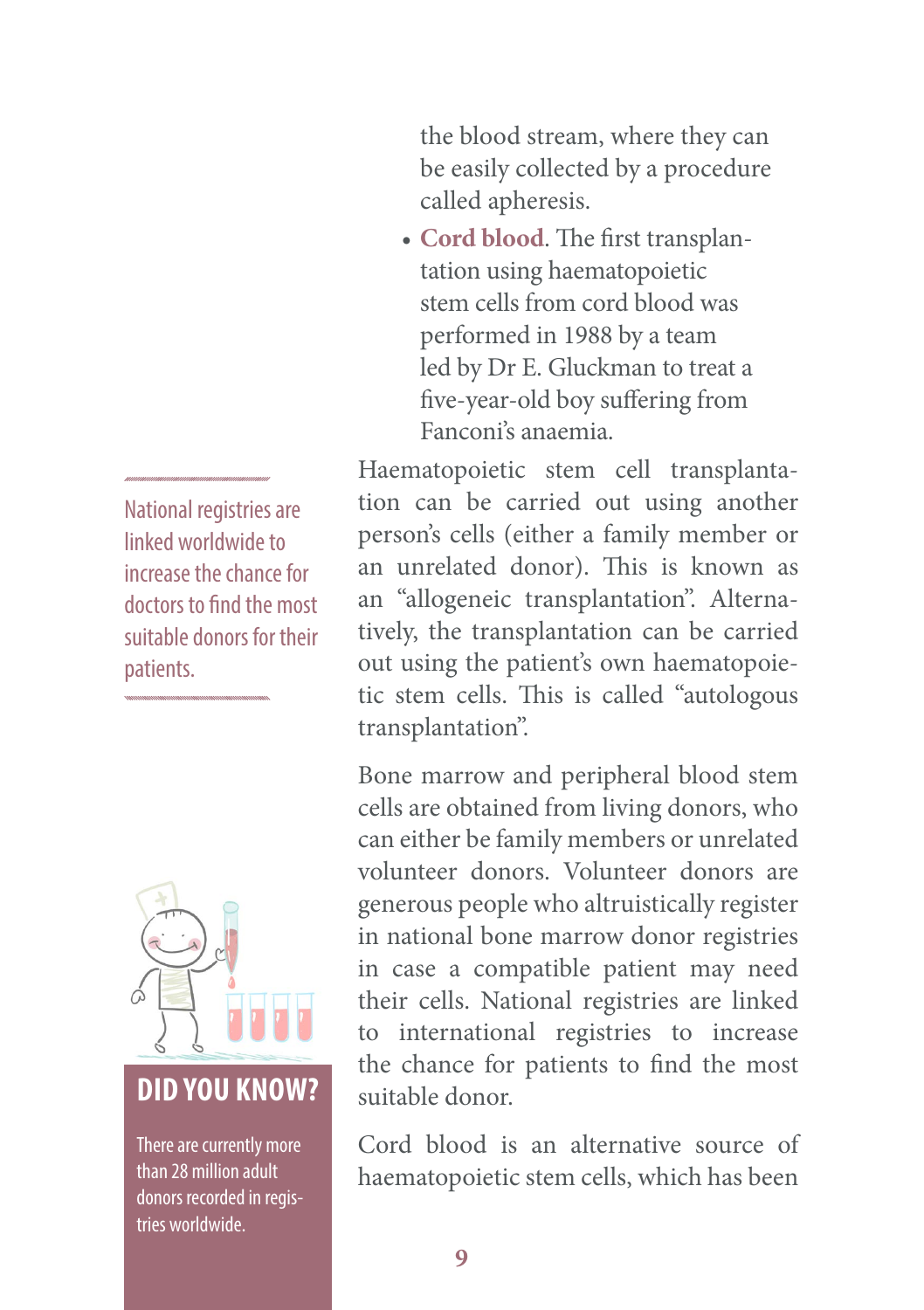widely used for patients lacking a compatible donor. Contrary to bone marrow and peripheral blood stem cells, which are only collected from the donor when a patient needs them, cord blood units are collected and stored in advance and can be readily available for any patient in need of an urgent transplant. Since a baby's immune systems is less mature, when their blood is used as a source for haematopoietic stem cells, it allows for less stringent donor and recipient matching than when the stem cell donor is an adult. Therefore, when transplanting haematopoietic stem cells from cord blood, the risk of the patient developing graft versus host disease (GVHD), a condition in which the haematopoietic stem cells from the donor attack the tissues and organs of the patient, is much lower than when using stem cells from peripheral blood or bone marrow.

For a cord blood unit to be used in a transplant, it must contain enough stem cells. The quantity and quality of cells in units stored at a cord blood bank differ, and these factors are influenced by natural variation in the cord blood itself and the way that the cord blood is collected, transported, processed and stored. Wellcontrolled procedures during all phases of cord blood banking are important to the success of a cord blood stem cell transplant.

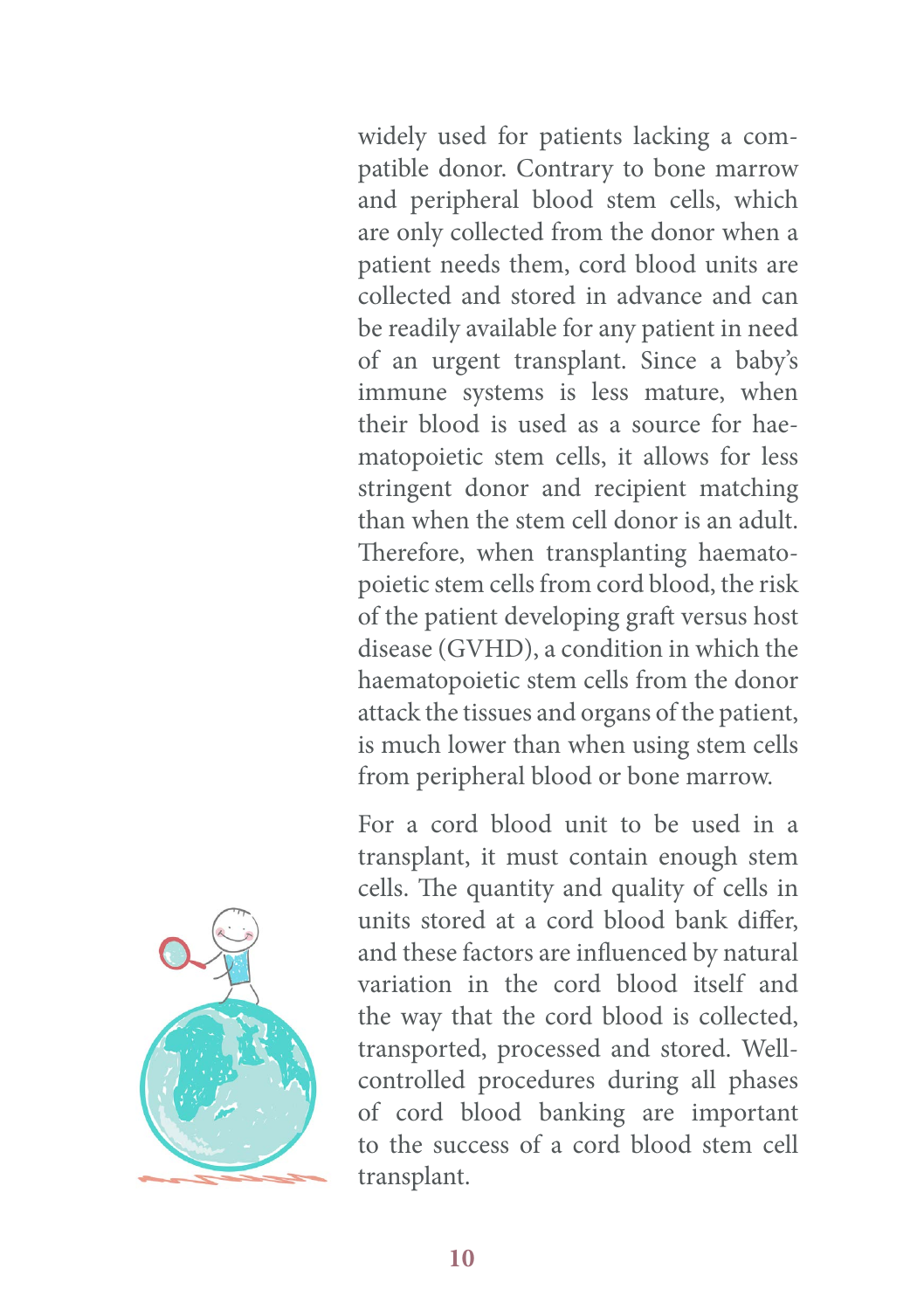### **Cord blood banking models**

#### **Public use banking**

Public cord blood banks collect, process and store cord blood units for allogeneic transplantation. These banks are often financed by the national health systems and store cord blood units altruistically donated by parents for potential use by any patient in need.

Public banks also store samples for "related allogeneic" use – i.e. transplantation in a sibling of the donor – if, prior to the birth of the baby-donor, the sibling is diagnosed with a disease that could be treated with cord blood.

When the parents donate their cord blood to a public use bank, they sign an informed consent form giving the bank permission to list their child's cord blood on a national registry that can be searched to find a match for a patient. The cord blood is listed purely by its tissue type, with no information about the identity of the donor. Success in finding compatible donors depends on the size and diversity of the available cord blood stocks. That is why all national registries worldwide are connected and share information about their stored units. This helps to find the most suitable and compatible donor for

### **DID you Know?**

Different types of cord blood banks exist and it is important to understand the differences between them to make informed decisions.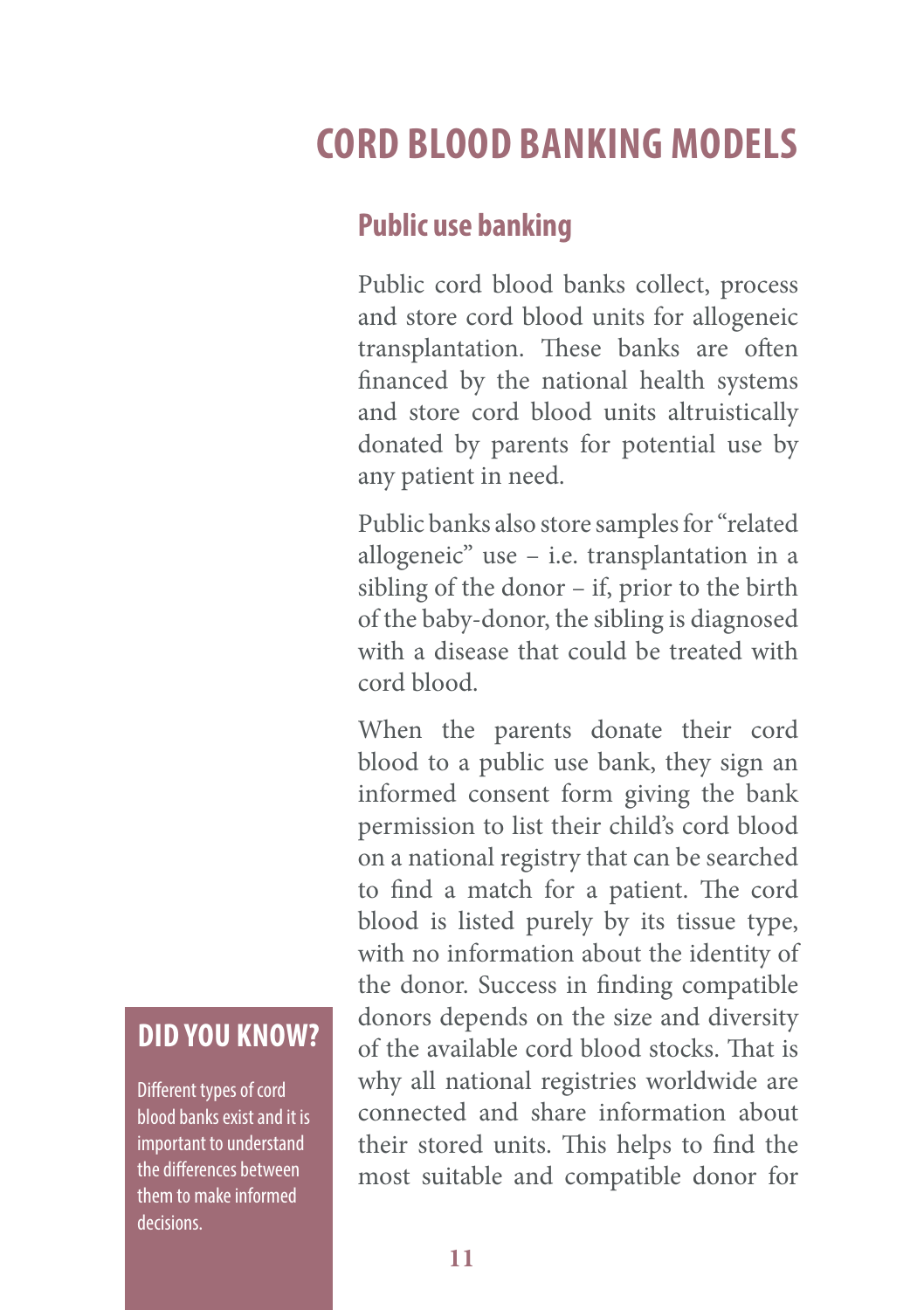any recipient in need.

Public use banks are subject to national regulations and they need to follow strict protocols to obtain safe and high-quality cord blood units with high cell numbers since they aim to bank as many cord blood units as possible for use in established treatments. It is only then that their units can be included in the national registry. In some countries an international accreditation (FACT-NetCord or AACBB) is additionally required. Furthermore, such accreditation is compulsory for cord blood banks listed in the global donor registry.

#### **Family use banking**

Family use cord blood banks collect, process and store cord blood units for autologous or family use, which means that these cord blood units will be stored for the exclusive use of the donor, or someone in his/her family, should they develop a disease requiring haematopoietic stem cell treatment in the future.

Most of these banks are private institutions and they function on a for-profit basis. In these banks, the family pays a fee to collect and to store the cord blood of their baby and these units will not be made available for public use through national or international registries.

#### The Council of Europe, in its **Recommendation (2004)8 on autologous cord blood banks**,

recommends to member states that cord blood banks should be based on altruistic and voluntary cord blood donation and used for allogeneic transplantation and related research. The establishment of cord blood banks for autologous use should not be supported by member states or their health services.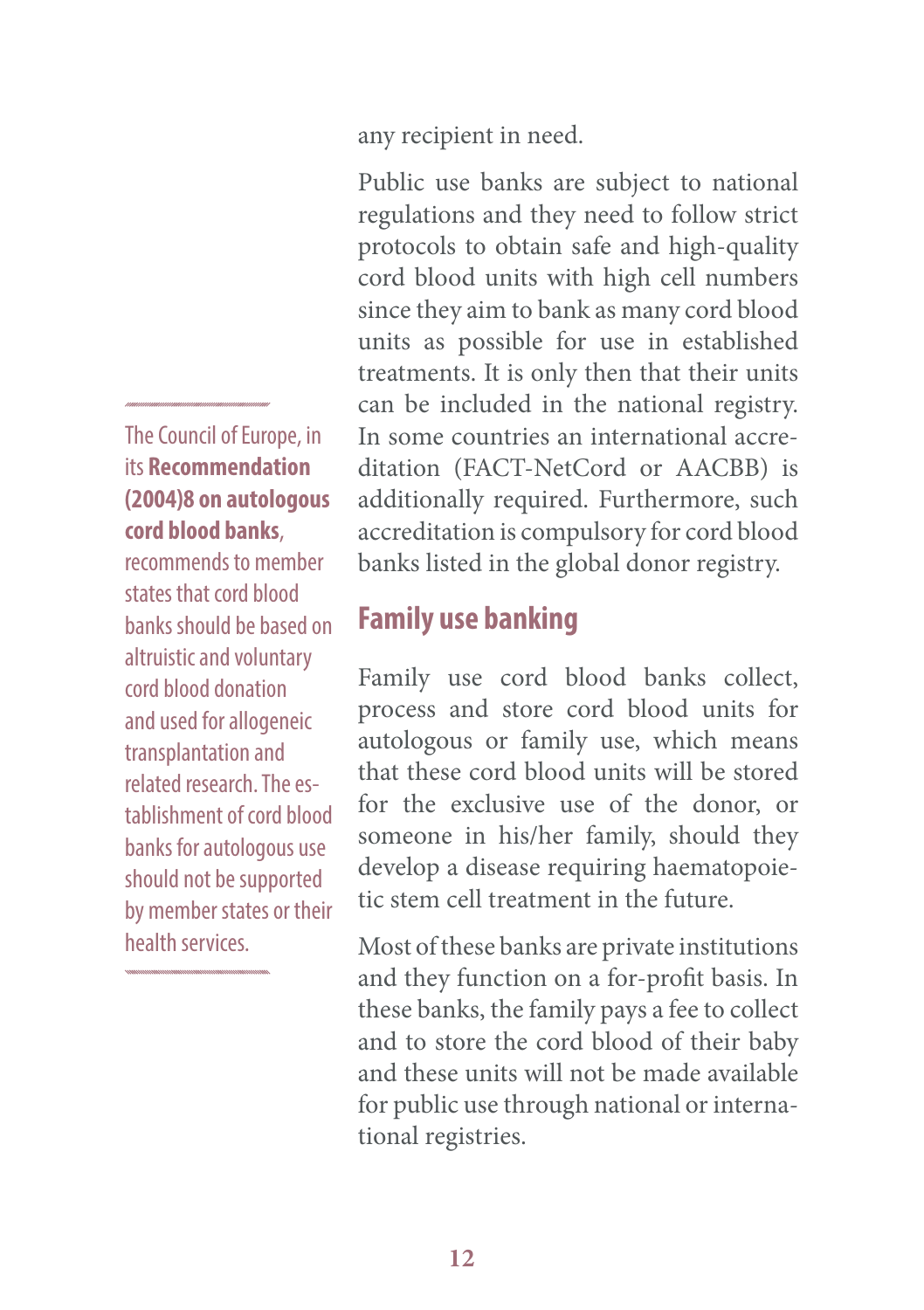In order to be authorised, all cord blood banks have to comply with general national regulations on good manufacturing practices and marketing. However, some key quality criteria for the storage of cord blood units to be used in transplantation (i.e. the volume of blood to be collected, the maximum time between collection and processing and the number of cells per unit) are not always addressed in national legislation but rather in the standards developed by specialised international accreditation organisations (e.g. FACT-NetCord or AACBB). Therefore, parents should also study if the bank has any other accreditations by international accrediting bodies.

Furthermore, parents should verify with the bank what would happen to their cord blood unit if the bank were to close down for any reason.

Additionally, they should also be aware that, in most family use banks, cord blood units will be discarded if storage payments from the parents cease.

#### **Alternative cord blood banking schemes**

Nowadays, alternative cord blood banking options are being offered to the public. For example, hybrid cord blood banks offer families the option of privately storing their unit or donating it for public use. Whatever

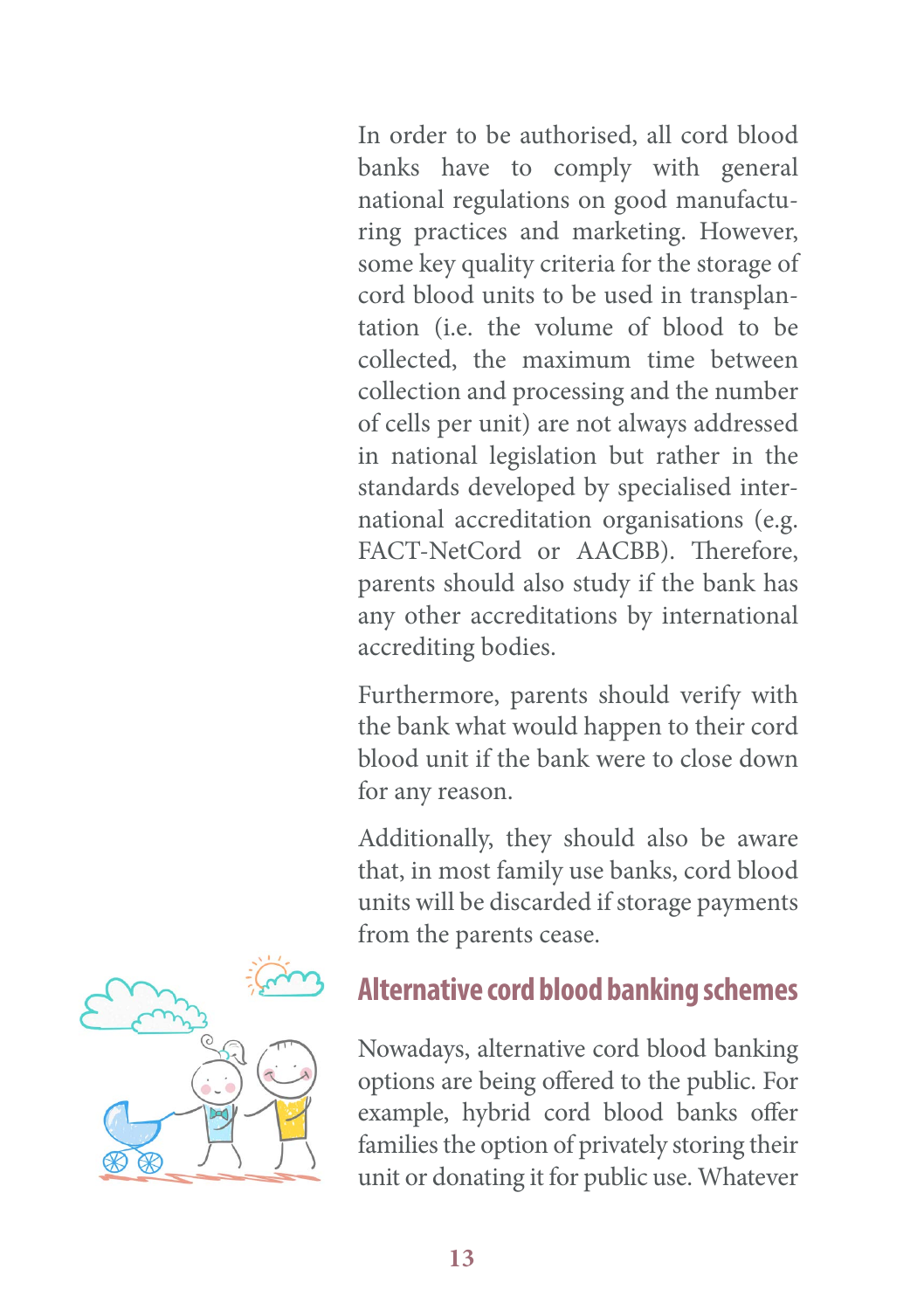their choice, the unit will be stored in the same facility.

In addition, in some countries legislation permits private storage of cord blood units for autologous or family use but they must be made available for allogenic transplantation if during a search they are found to be a good match for a non-related patient.

#### **DID you Know?**

When considering hiring the services of a family use bank, parents should carefully study if the bank has all the authorisations required by the national law and if it has any accreditations from specialised international accreditation organisations (e.g. FACT-NetCord or AACBB).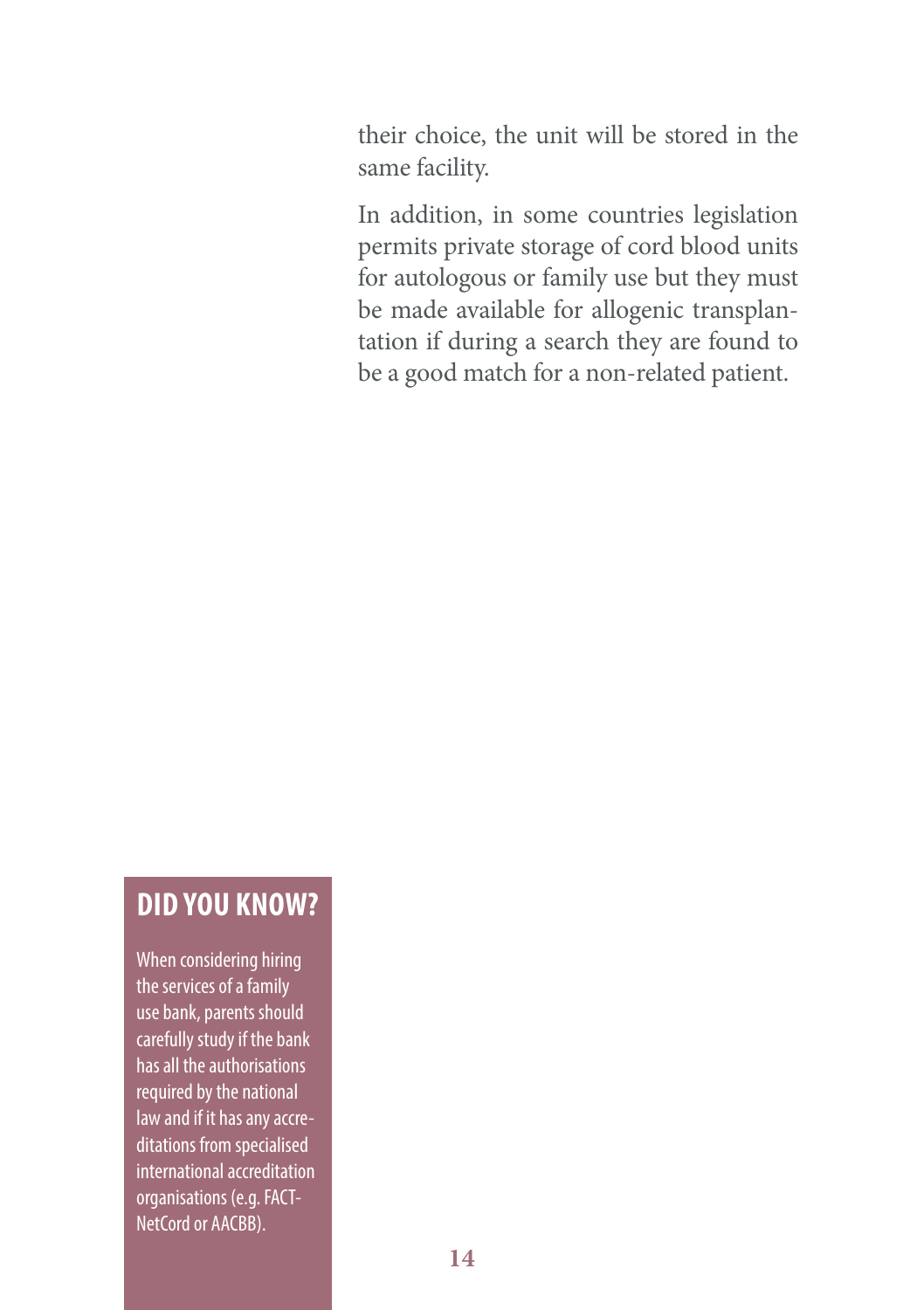### **UNDERSTANDING THE DIFFERENCES BETWEEN PUBLIC DONATION AND FAMILY USE STORAGE**

Donation to a public use bank is a source of hope for patients who have no matched bone marrow donor in their own family and increases their chances of finding a compatible donor in international registries.



If a mother meets the eligibility requirements for collection and her baby's cord blood is fully qualified for transplantation, it can be stored in a public use bank.

Donation to a public use bank is done mainly for the benefit of others and has the potential to save the life of any person for whom the unit is a good match. It is a source of hope for patients who have no matched bone marrow donor in their own family and increases their chances of finding a compatible donor in international registries.

Public banks will store only high quality cord blood units that are likely to contain enough cells for a transplant since they aim to bank only those cord blood units that have the highest chance of contributing to a successful clinical outcome. Indeed, as many as 80% of the units collected in maternity hospitals are discarded by public use banks because they do not contain enough cells, have become contaminated and/or have lost viability when transported from the collection site to the bank, according to the quality standards set by the international accreditation organisations.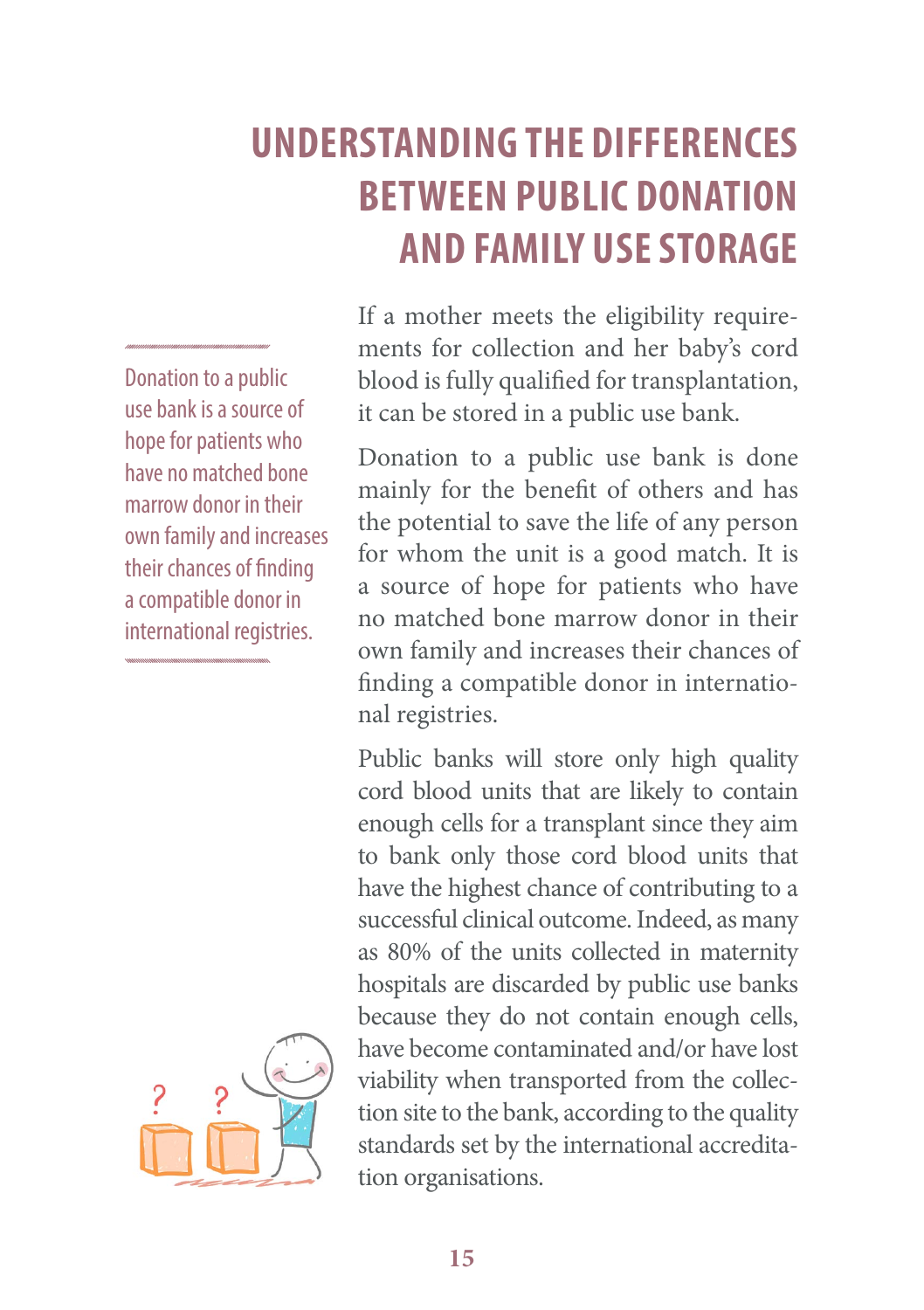#### **DID you Know?**

In most cases, when a patient needs cord blood transplantation, cells from a healthy donor are preferred to his own cord blood since his/her cells may carry the same genetic or congenital disorder that caused the disease.



On the other hand, family use banks store units for the use of the donor or a family member. Private family use cord blood banks may not follow the same strict acceptance criteria as those in public use banks and they can store cord blood units even if they do not meet the critical characteristics (i.e. the volume of blood and number of cells) that need to be fulfilled in order to be used for successful transplantation of future adult patients.

Many parents could think they are buying a "biological insurance" for their child when they contract these services and may feel that the peace of mind afforded by private storage is worth the costs. However, parents should be aware of the low probability of using one's own cord blood for autologous transplantation. Numerous studies are available on the probability of autologous use, which is estimated at between 1:20,000 and 1:250,000. Additionally, a single cord blood unit may not always contain enough haematopoietic stem cells to treat grown up children and adults. In these cases, the privately stored unit will not be enough and additional units (most probably from an unrelated donor and stored in a public use bank) will still be needed.

Furthermore, taking into account that the possibility of a cord blood unit being released over a period of 15 years is very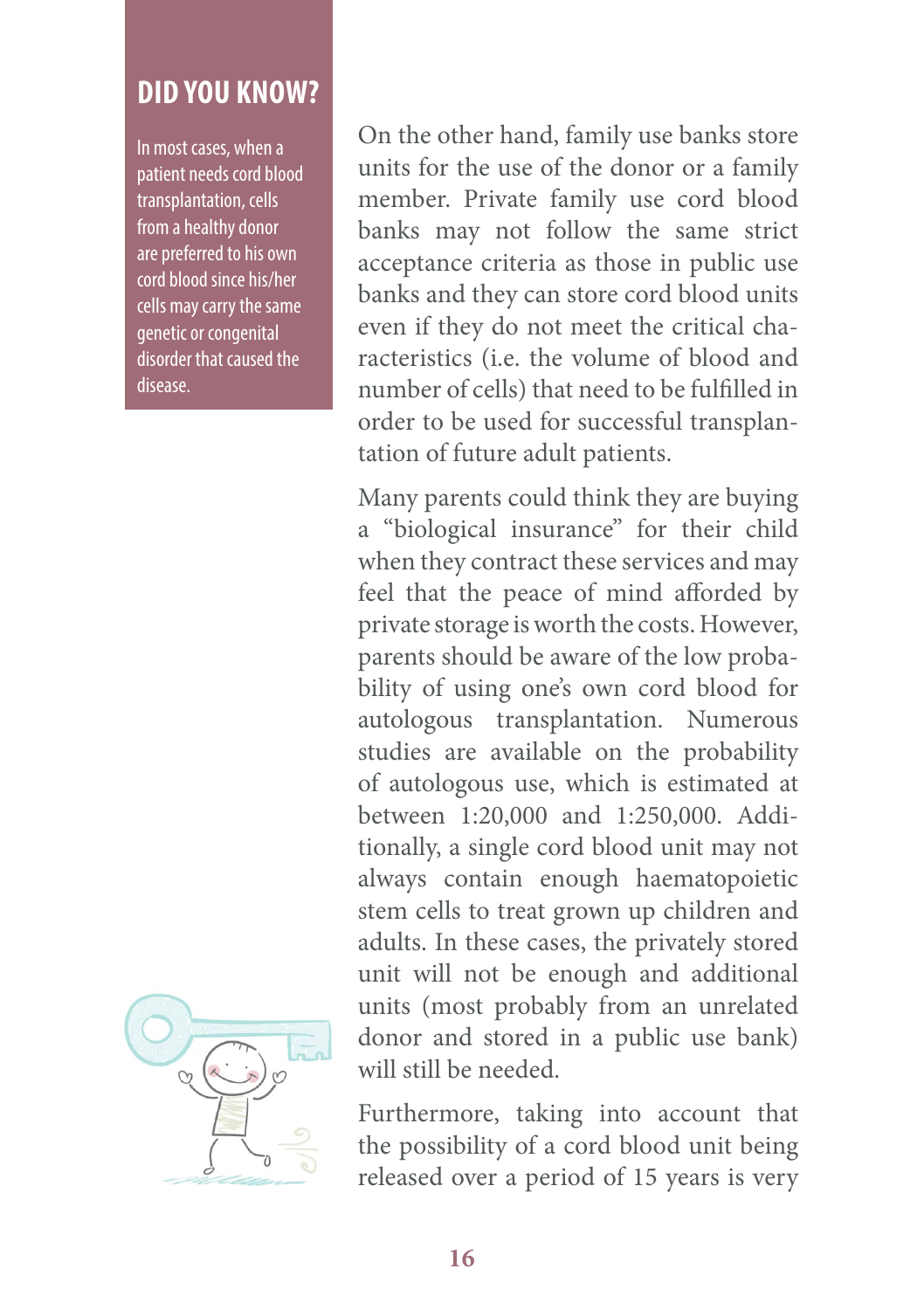low, there is a very high probability that, should the donor or a family member (sibling) of the donor need a transplant in the future, the unit would still be available even if it was stored in a public use bank.

Parents should pay special attention to advertisement practices used by certain family banks. Data given to the parents is sometimes incomplete or inaccurate, not supported by scientific evidence, and could lead them to a non-informed choice. Many family use banks advertise possible future uses not currently established. There are many on-going research protocols and clinical trials using privately stored cord blood units in regenerative medicine. However, they have not so far shown any significant scientific evidence to support a definitive cure of conditions such as diabetes, heart disease, cerebral palsy or autism. Furthermore, every such future therapy might also be achieved with stem cells obtained from other sources such as bone marrow and blood, and at a lower cost than privately storing cord blood.

Many international organisations, authoritative institutions and scientific societies all over the world speak out against speculation over the possible future uses of cord blood. Instead, they promote the altruistic donation of cord blood to public use banks. These cells are made available to treat patients with specific diseases

The Council of Europe supports and recommends the development of altruistic and voluntary donation and the public banking of cord blood for allogeneic transplantation.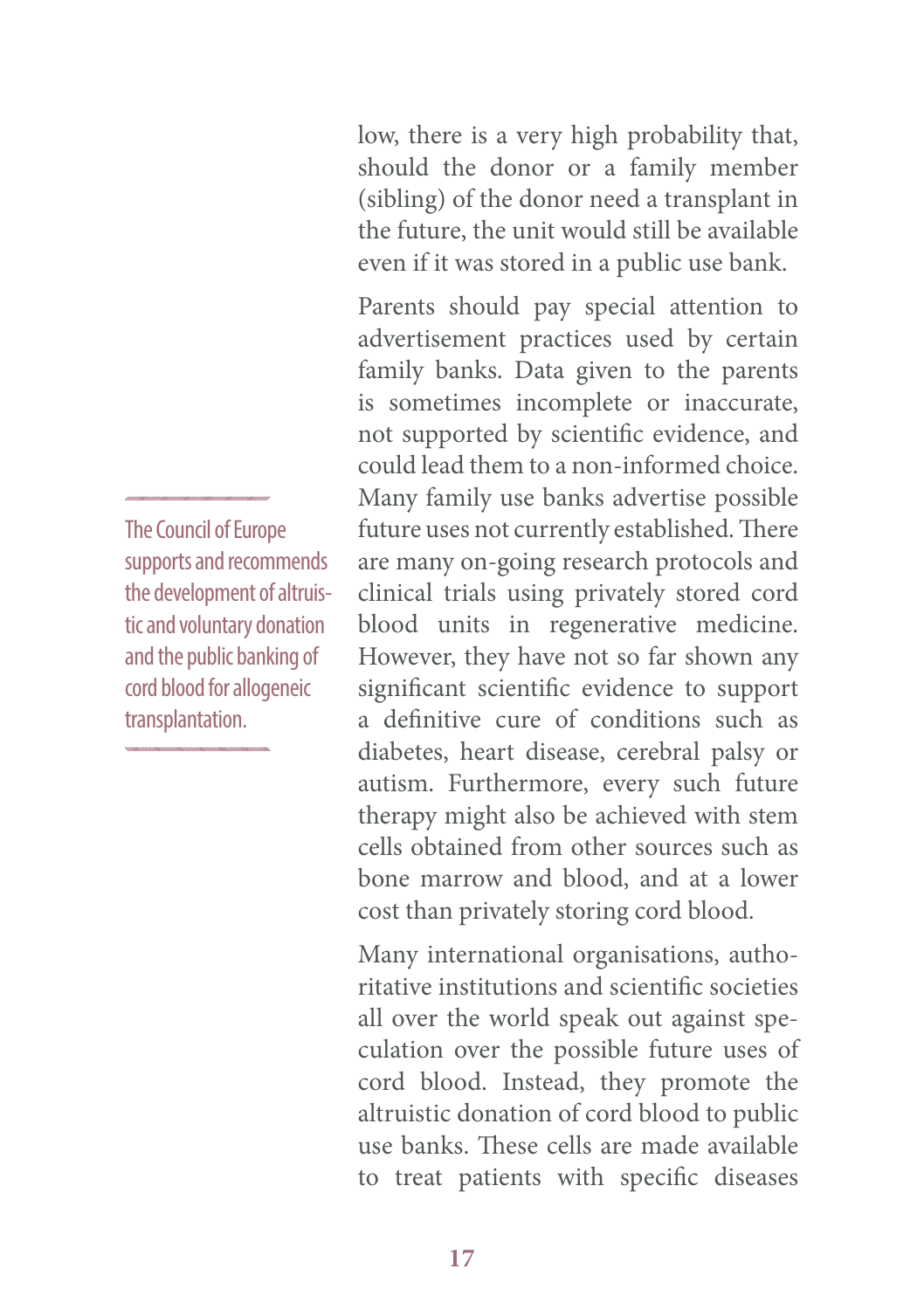and medical conditions, a practice which has proven to save thousands of lives worldwide. Banking of cord blood for public use ensures international solidarity and is a very efficient way of storing cord blood stem cells.

# Can all mothers donate their cord blood?

Every healthy mother with a normal pregnancy can donate cord blood.

But, under certain conditions, mothers are not allowed to donate cord blood. Some of the conditions are:

- • Twins or multiple births: twins and other multiples are typically smaller and do not have enough umbilical cord blood for transplants;
- Premature births: small babies typically do not have enough cord blood for transplants, and these births often involve complications;
- • When the baby's mother, father or siblings have had some type of cancer;
- When the mother has diabetes and takes insulin that contains animal products (bovine insulin);
- When the mother has received an organ or tissue transplant in the last

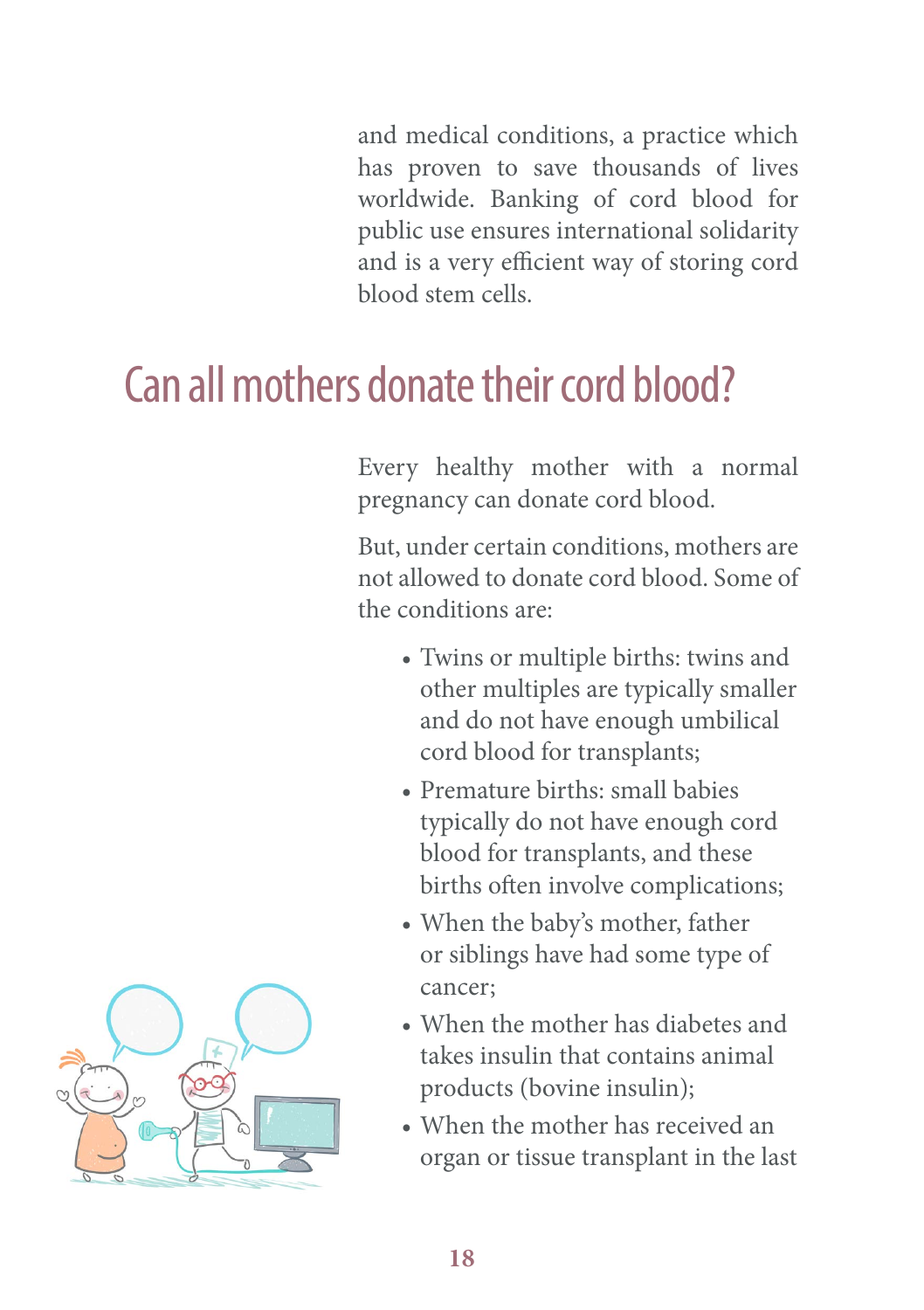#### **DID you Know?**

Cord blood collection is performed only in the case of a normal pregnancy, full-term delivery and in the case of a healthy new-born baby. In this situation, cord blood donation carries no risks for the mother or the child. 12 months;

- • When the mother has an enlarged risk for acquiring a blood transmitted disease (i.e. has had a recent tattoo or piercing in which shared or non-sterile inks, needles, instruments or procedures were used;
- When the mother has lived in a part of the world where certain diseases that are carried in the blood are more frequently contracted.

The purpose of these restrictions is to protect patients in need of a transplant and the donors themselves. The physicians or midwives who conduct the health screenings can answer any questions you may have about your specific situation.

The decision to donate is a personal one and must be based on good information and advice which can be given by the health authorities and your doctor.

## Will I be tested before I can donate?



Yes, if you choose to donate your cord blood for public use you will be asked to complete a consent form and a mother and family health questionnaire. You will also need to provide a small sample of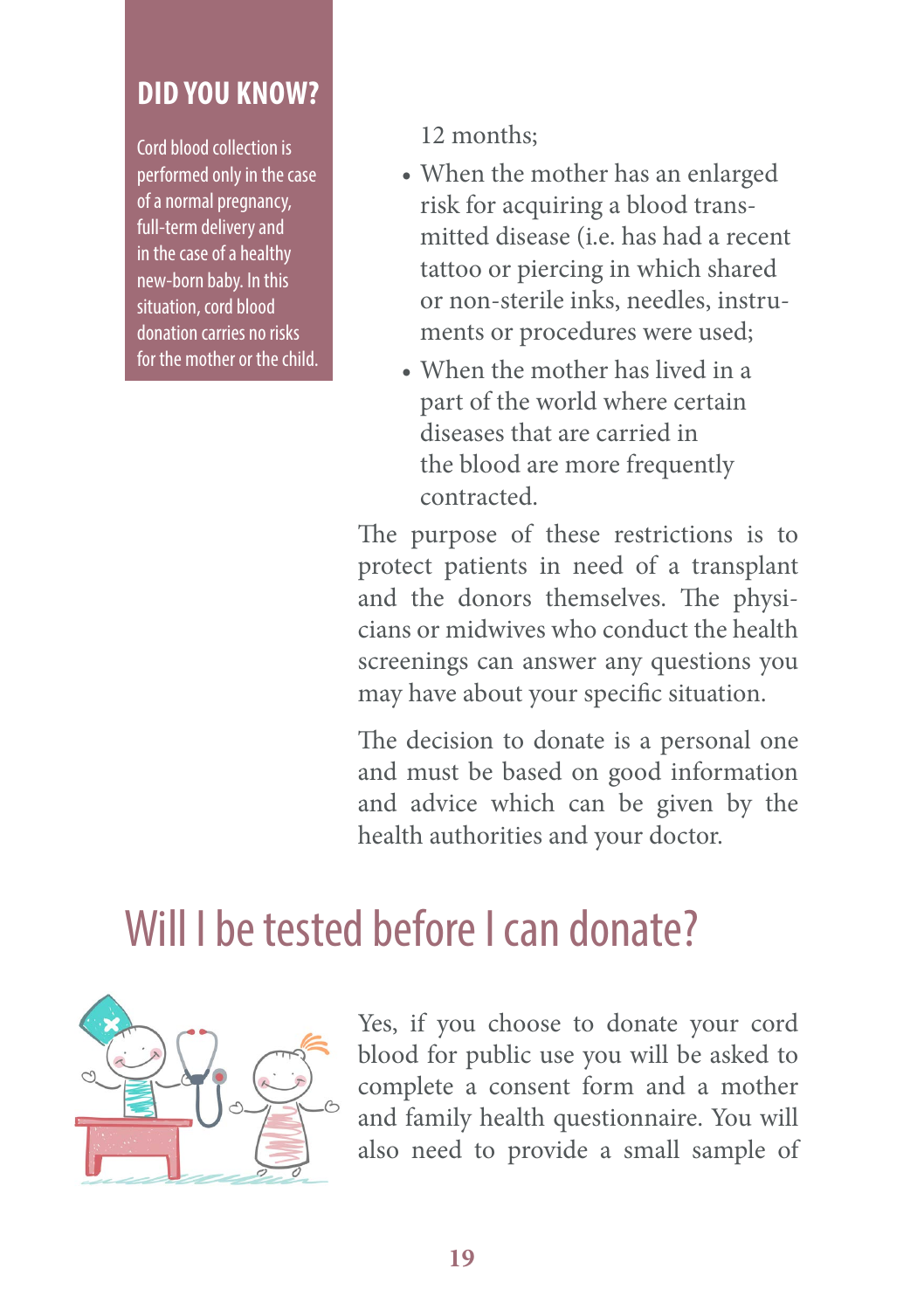your blood to be screened for infectious diseases, including hepatitis and HIV/ AIDS.

In the unlikely event that any test result is positive, your doctor will contact you to offer appropriate advice.

### What do I need to do if I decide to donate?

Donating cord blood to a public-use bank involves talking with your doctor or midwife about your decision to donate.

Not all hospitals and clinics are able to be part of the public-use donation system. You should check with your Health Authority, doctor or midwife about the national or regional list of available centres. Also, every national and regional health centre has a different collection protocol.

You can sign up to donate when you are between 28 and 34 weeks pregnant (although some hospitals will take last-minute donations). Most public cord blood banks and hospitals need several weeks before your baby arrives to check your medical history and eligibility to donate. You will also need the cooperation of your healthcare provider.

Upon arriving at the hospital, remind the labour and delivery team that you are donating your cord blood.

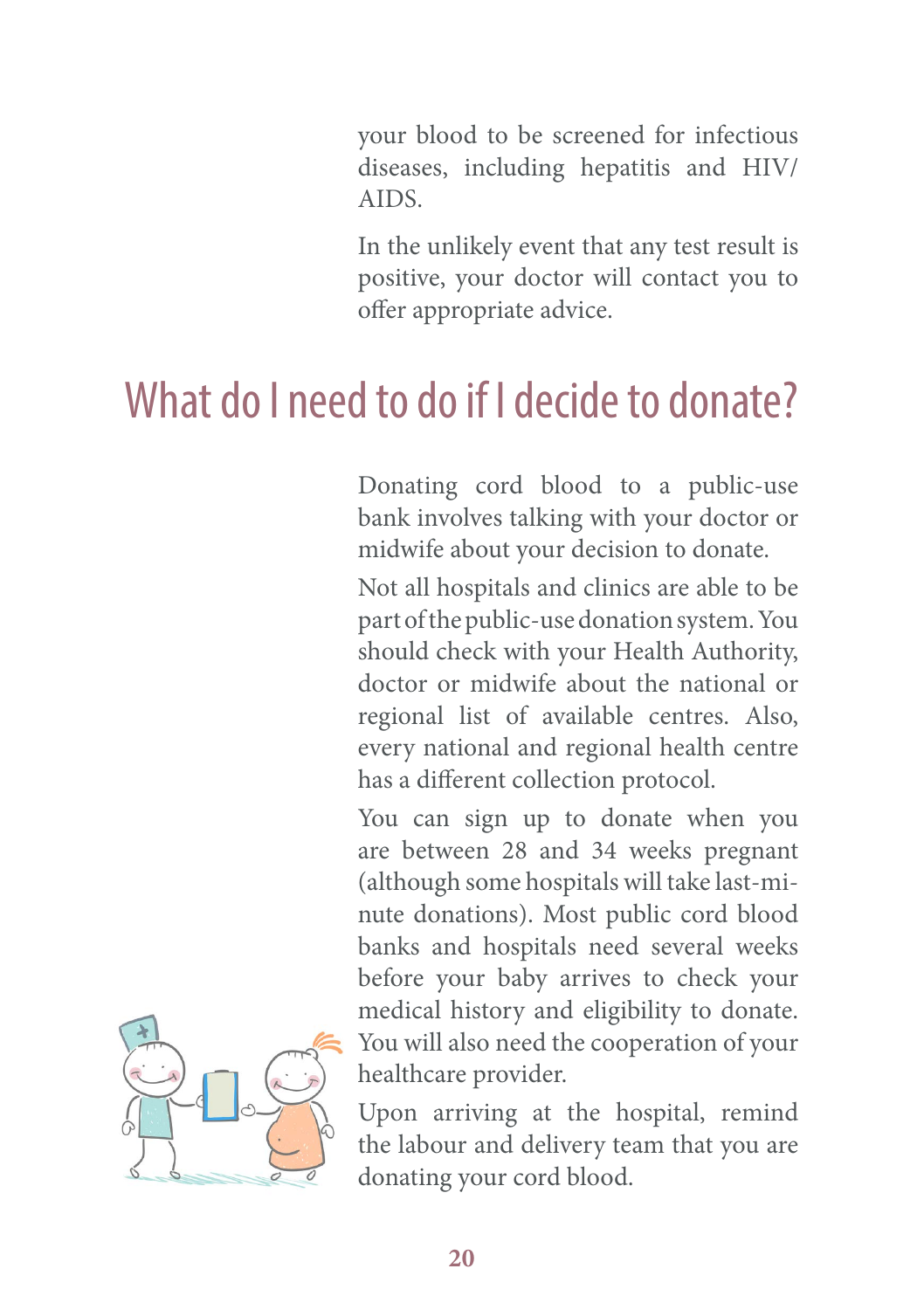### What are the costs of cord blood storage?

The costs of public use banking are covered by the public health system. If parents decide to donate their cord blood, the process will be free of charge for them.

In the rare and specific case of direct donation, when there is a pre-existing medical condition in one of the child's siblings at the time of donation, the cord blood can be stored in a public bank for direct use in that sibling. The costs of this banking will be covered by the public health care system in most European countries.



Cord blood storage for public use is free of charge for the parents. On the other hand, storing privately for family use can cost up to 2,400 euros.

Private family banking prices can vary from country to country and from one bank to another. The prices range between 900 and 2,400 euros and these include the storage fee for a certain number of years. An alternative formula that some banks propose is the payment of an annual storage fee between 50 and 150 euros plus the initial service (collection and process), **DID YOU KNOW?** which can cost between 300 and 600 euros.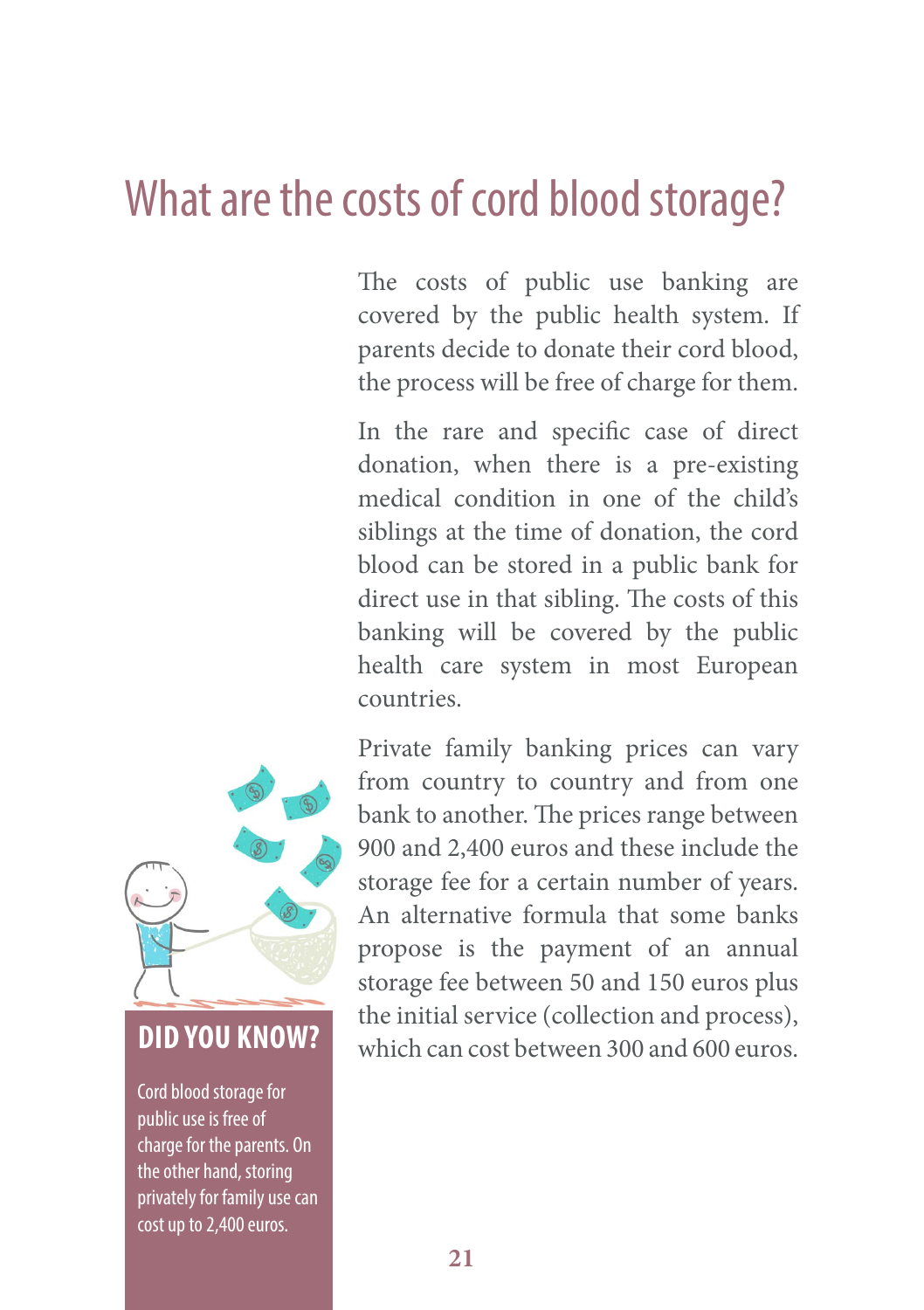### **Take-home message**



Deciding to store your child's cord blood is a personal decision. Some people feel that the potential benefits are too few to justify the money. Others believe that it is a worthwhile investment. The key is to understand the details so you can make a rational and well-informed decision. We hope the information provided in this brochure will help families through this process.

In summary:

- Public cord blood banking does not require parents to cover any costs. It is an altruistic donation that can give birth to hope for a patient in need, including your child should he/she ever need a cord blood transplantation;
- Cord blood donation to public use banks will increase the number and diversity of cord blood units available for patients of ethnic minority or multi-racial groups;
- The costs of collection, processing and storage at family use cord blood banks are paid by the parents while the chance of these cord blood units being used by the child or its siblings is extremely low;
- There are currently no evidencebased scientific data but only very

The Council of Europe and most professional associations and physicians recommend cord blood banking for public use.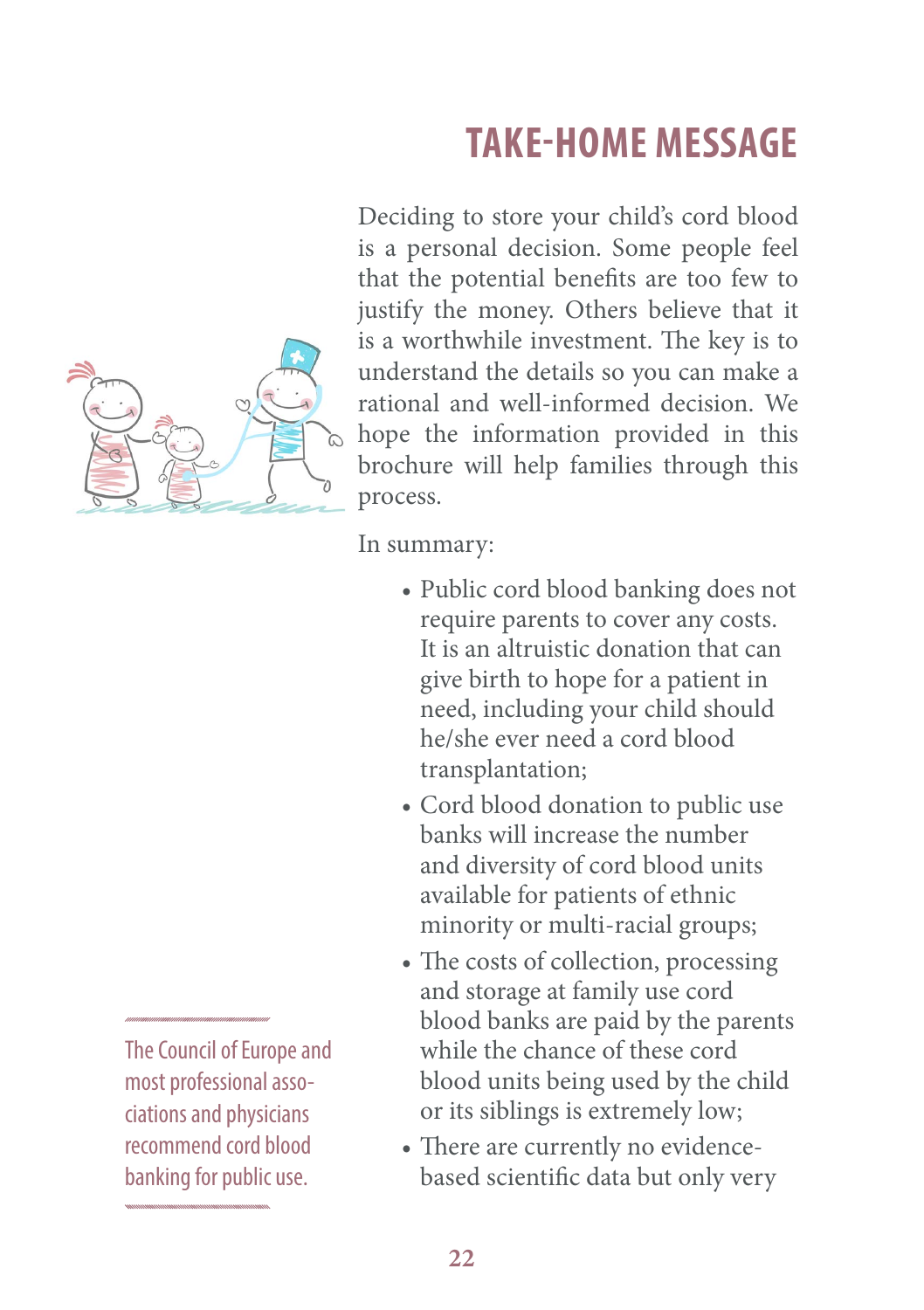weak clinical arguments to support cord blood banking for autologous use;

- When patients need a cord blood transplant, in most cases it is due to a genetic or congenital disease. However, the altered genes may also be present in the baby's cord blood, so it would not be safe as a transplant source and stem cells from a donor would be preferred;
- Grown up children and adults need more cells to be transplanted than those contained in a single cord blood unit. Therefore, in most cases, even if parents had stored a unit for family use, it would not be sufficient for a successful transplantation and additional units stored in public use banks would still be needed;
- • Family use banks do not always follow the same strict criteria in terms of cell quality and number as public use banks;
- Because of the above limitations and the uncommon occurrence of diseases treatable with stem cell transplants, there have been only ~200 units released worldwide by family banks for transplantation in cases of haematological conditions, as recorded in the scientific literature. In contrast, approximately 35,000 unrelated donor cord blood

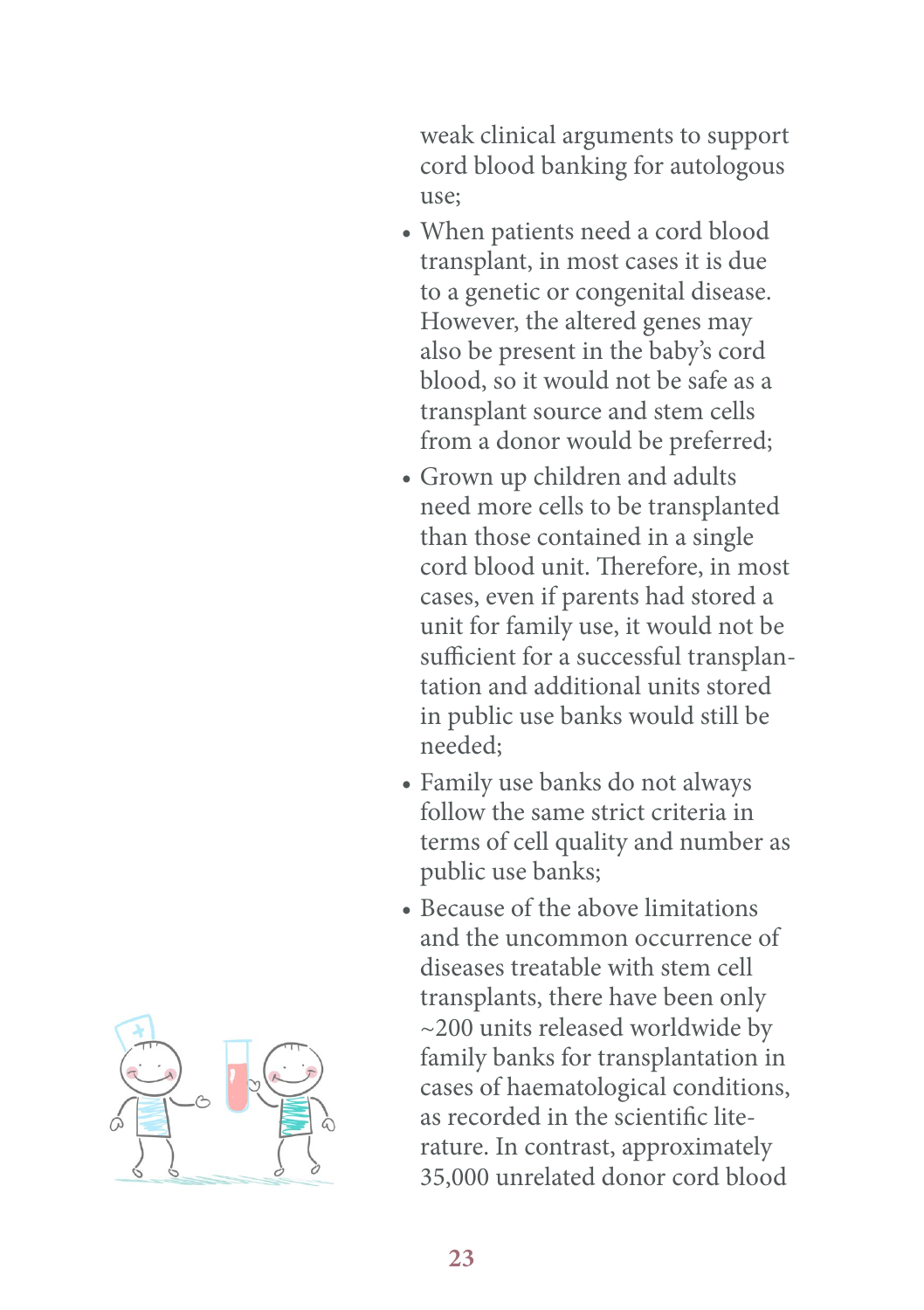transplants have been performed through the international network of public use banks;

• There is no current evidence to support the efficacy of experimental cures other than transplantation. Therefore, families should be cautious about banking services sometimes advertised by family use cord blood banks, including potential future uses like stem cell therapies that have not been yet validated.

The Council of Europe and most professional associations and physicians **recommend cord blood banking for public use** and do not support private cord blood banking for the child or its direct family as a form of ''biological insurance''.

**Donating your baby's cord blood for public use is the best and most efficient option, having the potential to provide life-saving treatment for the many patients in need.**